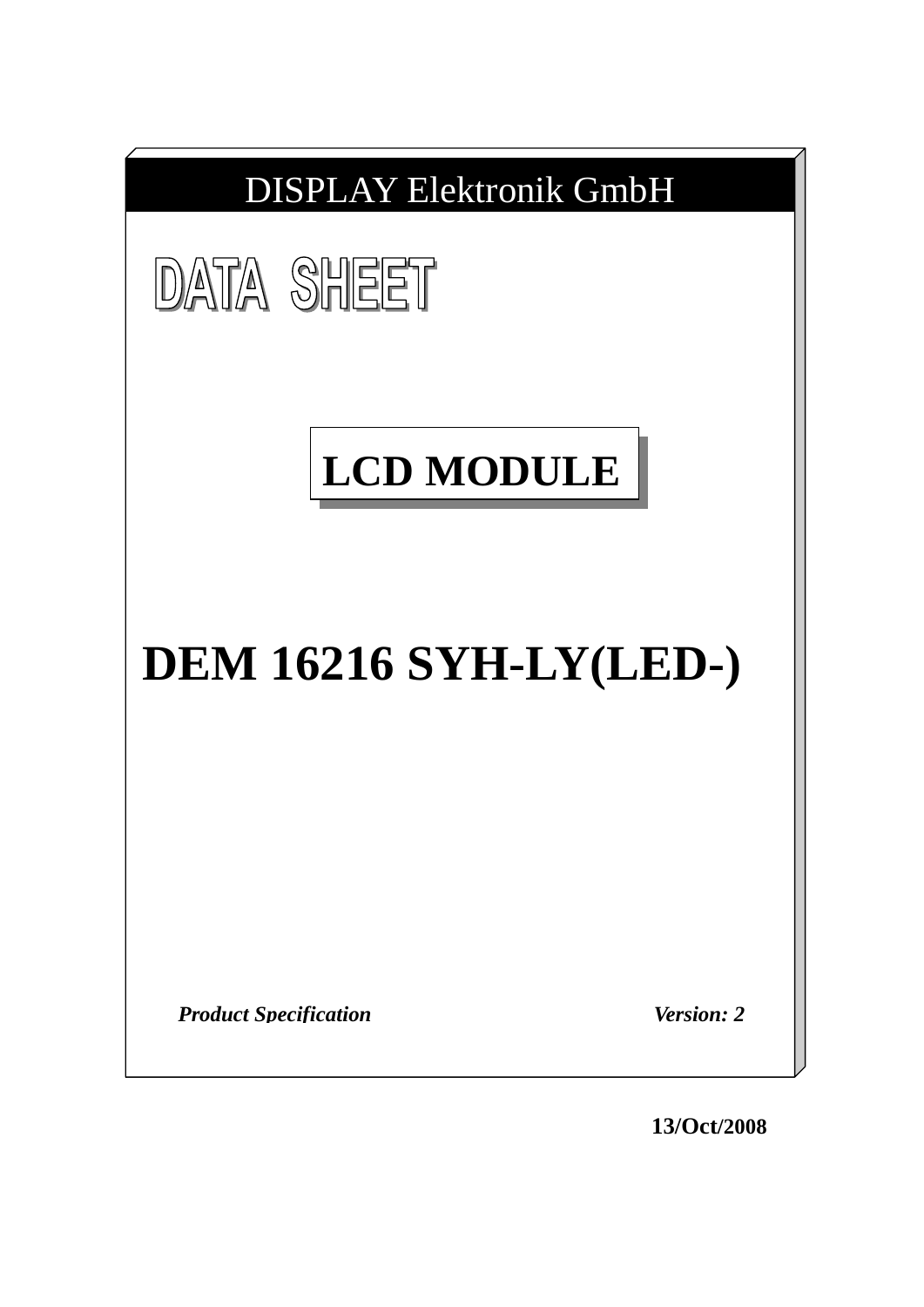# GENERAL SPECIFICATION

# MODULE NO. : DEM 16216 SYH-LY(LED-)

CUSTOMER P/N

| <b>VERSION NO.</b> | <b>CHANGE DESCRIPTION</b> | <b>DATE</b> |
|--------------------|---------------------------|-------------|
| $\Omega$           | ORIGINAL VERSION          | 06.12.2001  |
| 1                  | METAL FRAME CHANGE        | 12.12.2001  |
| 2                  | <b>CHANGED IC</b>         | 13.10.2008  |
|                    |                           |             |
|                    |                           |             |
|                    |                           |             |
|                    |                           |             |
|                    |                           |             |
|                    |                           |             |
|                    |                           |             |
|                    |                           |             |

| PREPARED BY: XYP | DATE: 13.10.2008 |
|------------------|------------------|
| APPROVED BY: MH  | DATE: 13.10.2008 |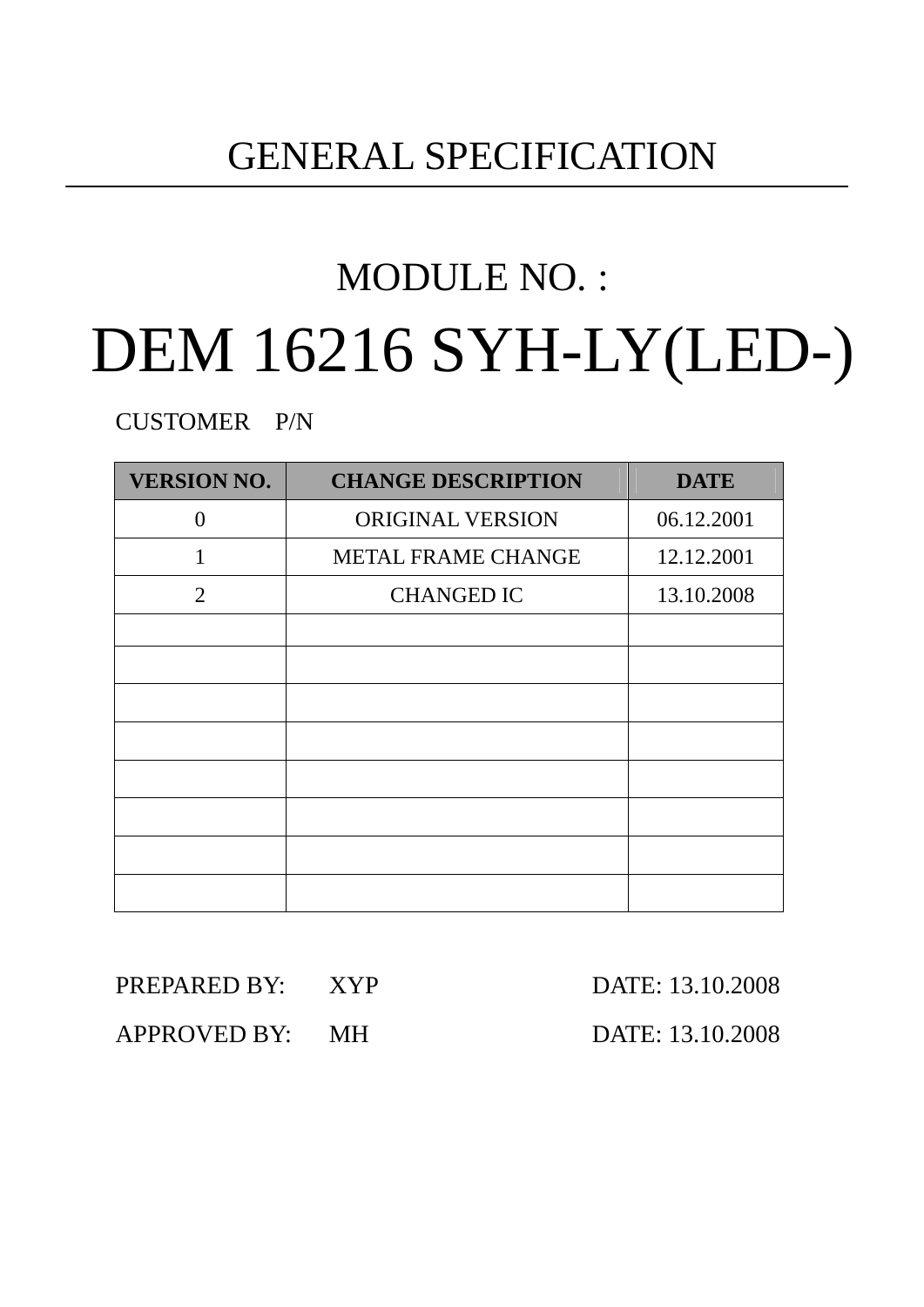# **CONTENTS**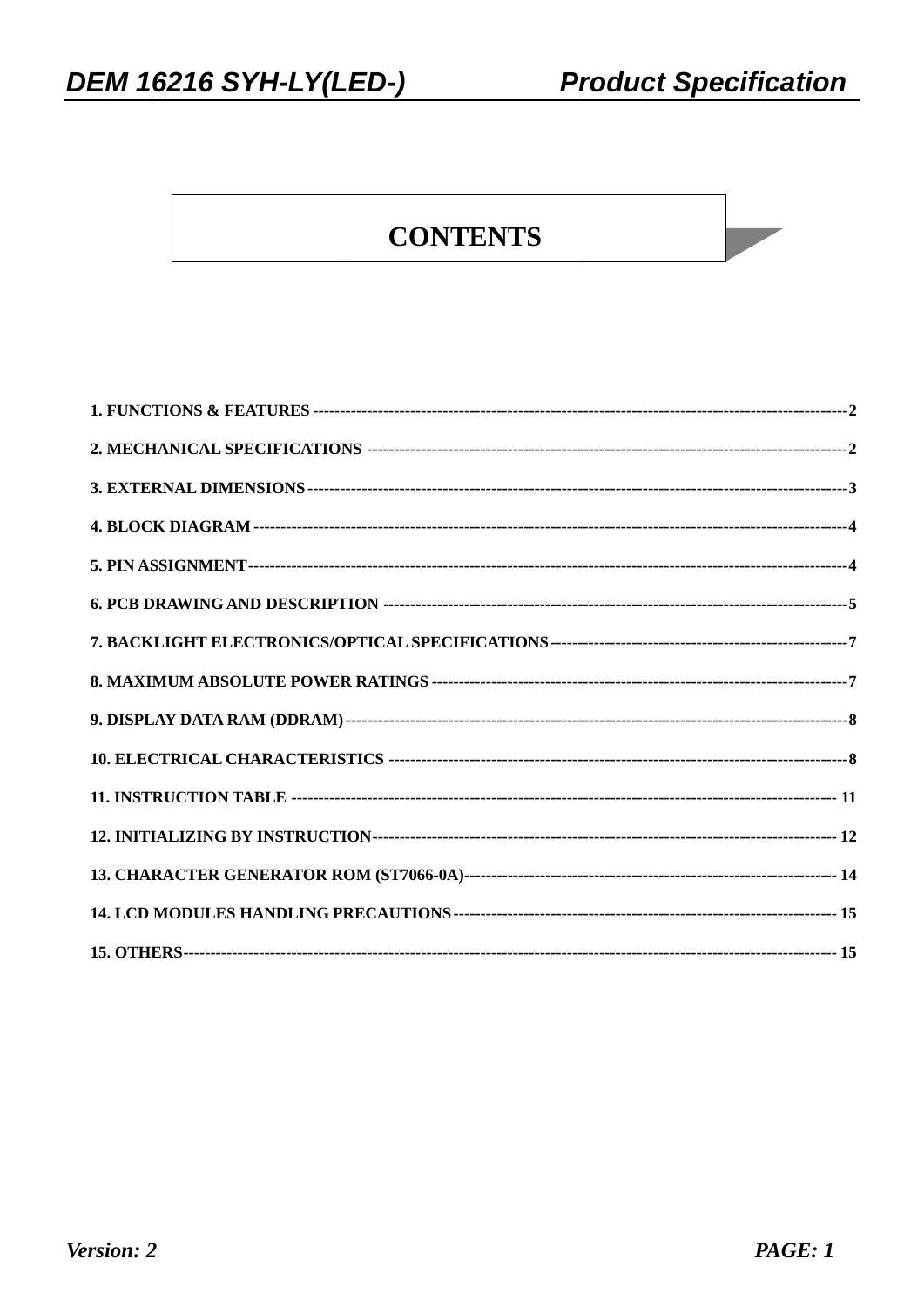### **1. FUNCTIONS & FEATURES**

| <b>MODULE NAME</b>                     | <b>LCD TYPE</b>                                             |
|----------------------------------------|-------------------------------------------------------------|
| DEM 16216 SYH-LY(LED-)                 | <b>STN Yellow Green Transflective Positive Mode</b>         |
|                                        |                                                             |
| <b>Viewing Direction</b>               | $: 6$ o'clock                                               |
| Driving Scheme                         | : $1/16$ Duty Cycle, $1/5$ Bias                             |
| <b>Power Supply Voltage</b>            | $: 5.0$ Volt (typ.)                                         |
| <b>Backlight Color</b><br>$\bullet$    | : LED, Lightbox, Yellow-Green                               |
| $V_{LCD}$ Adjustable For Best Contrast | : $4.5$ Volt (typ.)                                         |
| Display contents                       | : 16 x 2 Characters (5 x 8 dots, Format : 192 Kinds)        |
| <b>Internal Memory</b><br>$\bullet$    | : CGROM $(8,320 \text{ bits})$                              |
|                                        | : CGRAM $(64 \times 8 \text{ bits})$                        |
|                                        | : DDRAM $(80 \times 8 \text{ bits for } 80 \text{ Digits})$ |
| Interface                              | : Easy Interface with a 4-bit or 8-bit MPU                  |
| <b>Operating Temperature</b>           | : -20 $\rm{^{\circ}C}$ to +70 $\rm{^{\circ}C}$              |
| <b>Storage Temperature</b>             | : -25 $\mathrm{^{\circ}C}$ to +75 $\mathrm{^{\circ}C}$      |
|                                        |                                                             |

### **2. MECHANICAL SPECIFICATIONS**

| $\bullet$ Module Size | $: 80.00 \times 36.00 \times 11.9 \text{ mm}$ |
|-----------------------|-----------------------------------------------|
| • Character Pitch     | : $3.55 \times 5.95$ mm                       |
| • Character Size      | $: 2.95 \times 5.55$ mm                       |
| • Character Font      | $: 5 \times 8$ dots                           |
| $\bullet$ Dot Size    | $: 0.55 \times 0.65$ mm                       |
| • Dot Pitch           | $: 0.60 \times 0.70$ mm                       |
|                       |                                               |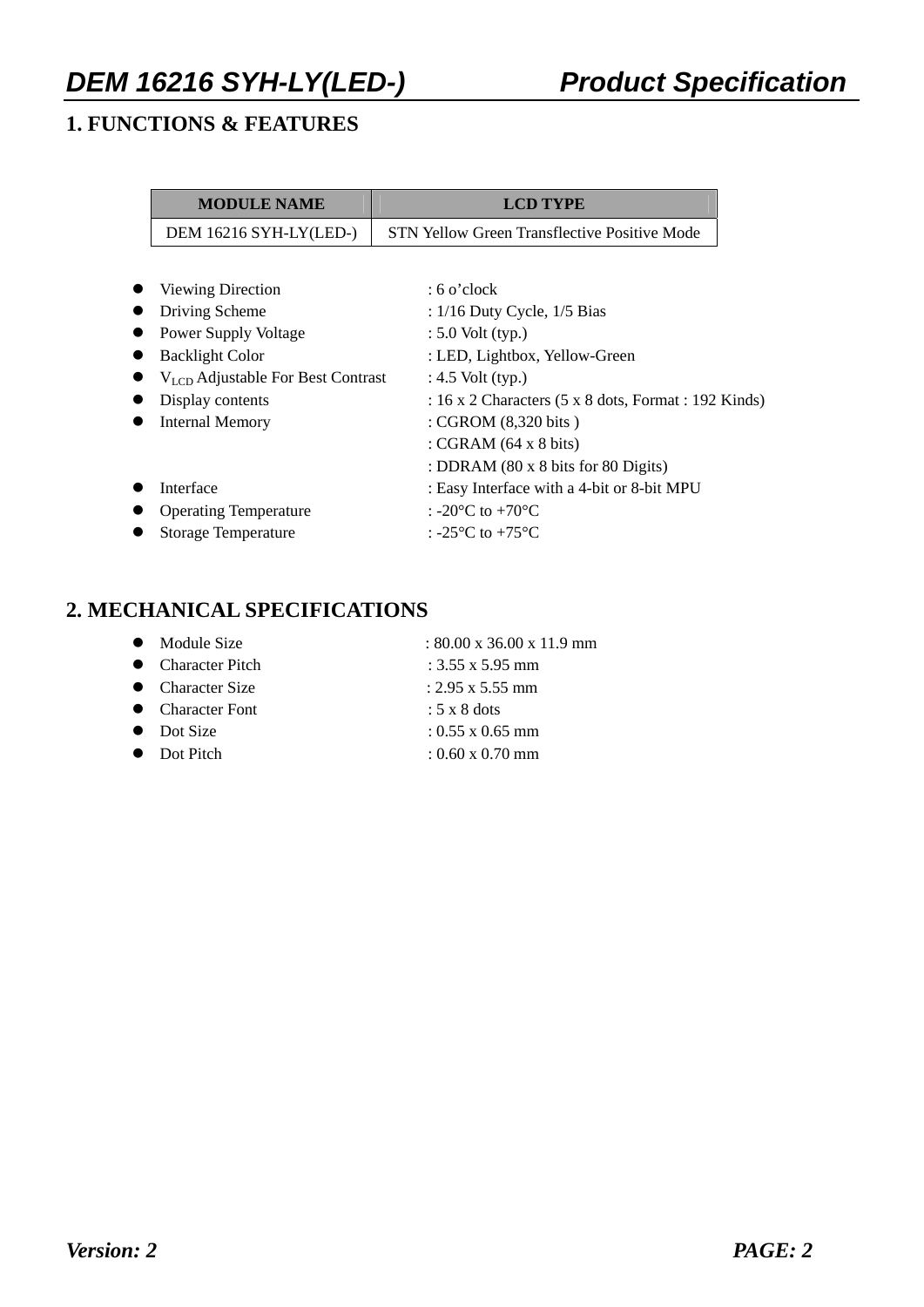### **3. EXTERNAL DIMENSIONS**





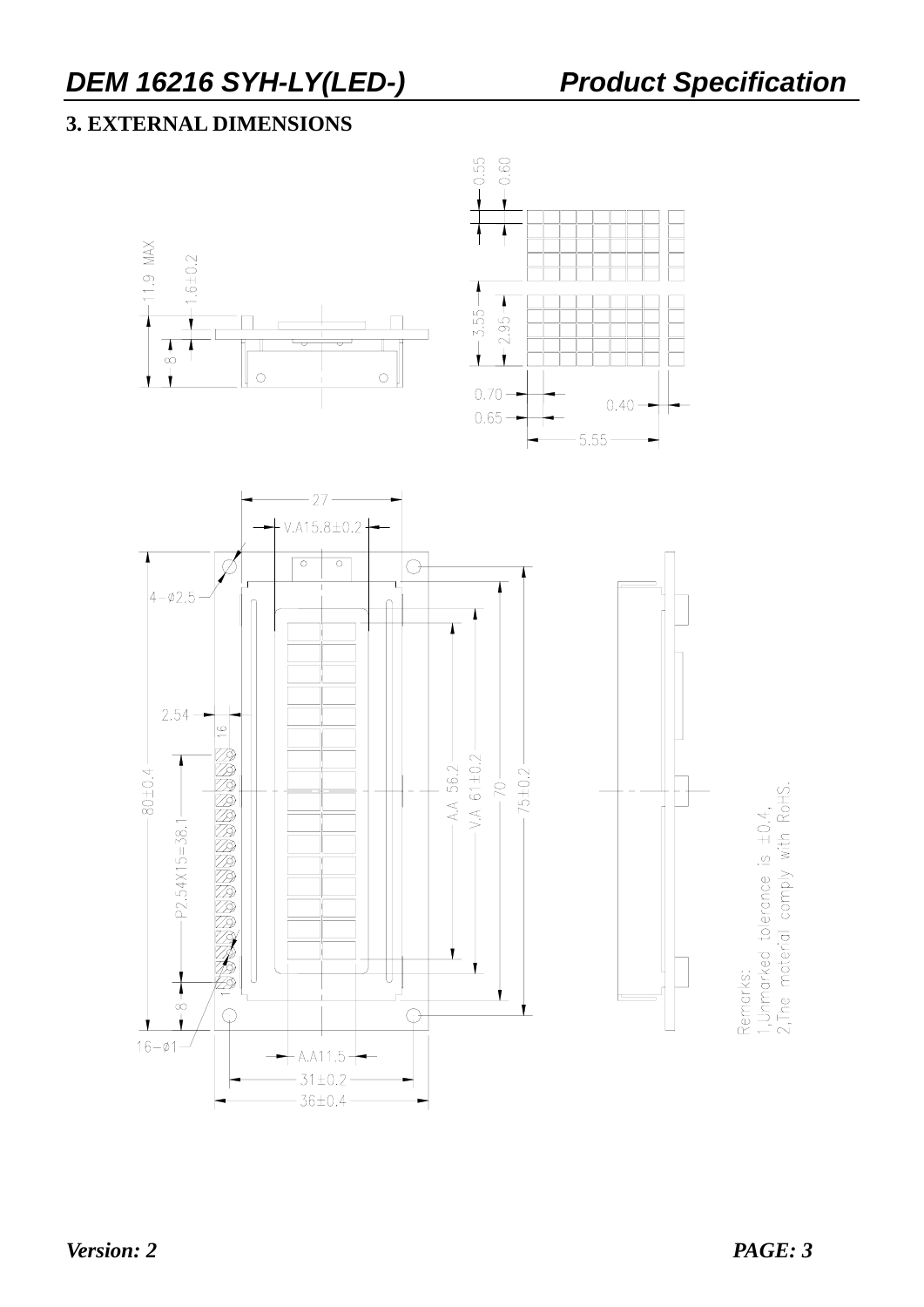### **4. BLOCK DIAGRAM**



### **5. PIN ASSIGNMENT**

| Pin No.        | <b>Symbol</b>   | <b>Function</b>                                                                |
|----------------|-----------------|--------------------------------------------------------------------------------|
| 1              | <b>VSS</b>      | Ground terminal of module.                                                     |
| $\overline{2}$ | <b>VDD</b>      | Supply terminal of module 5.0V.                                                |
| 3              | V <sub>0</sub>  | Power Supply for liquid crystal drive.                                         |
| $\overline{4}$ | <b>RS</b>       | Register select<br>$RS = 0$ (Instruction register)<br>$RS = 1$ (Data register) |
| 5              | R/W             | Read /Write<br>$R/W = 1$ (Read)<br>$R/W = 0$ (Write)                           |
| 6              | E               | Enable                                                                         |
| $\overline{7}$ | DB <sub>0</sub> |                                                                                |
| 8              | DB <sub>1</sub> |                                                                                |
| 9              | DB <sub>2</sub> | Bi-directional data bus, data transfer is performed once, thru DB0 to          |
| 10             | DB <sub>3</sub> | DB7, in the case of interface data. Length is 8-bits; and twice, thru          |
| 11             | DB4             | DB4 to DB7 in the case of interface data length is 4-bits. Upper four          |
| 12             | DB <sub>5</sub> | bits first then lower four bits.                                               |
| 13             | DB <sub>6</sub> |                                                                                |
| 14             | DB7             |                                                                                |
| 15             | $LED + (A)$     | Please also refer to 6.1 PCB drawing and description.                          |
| 16             | $LED - (K)$     | Please also refer to 6.1 PCB drawing and description.                          |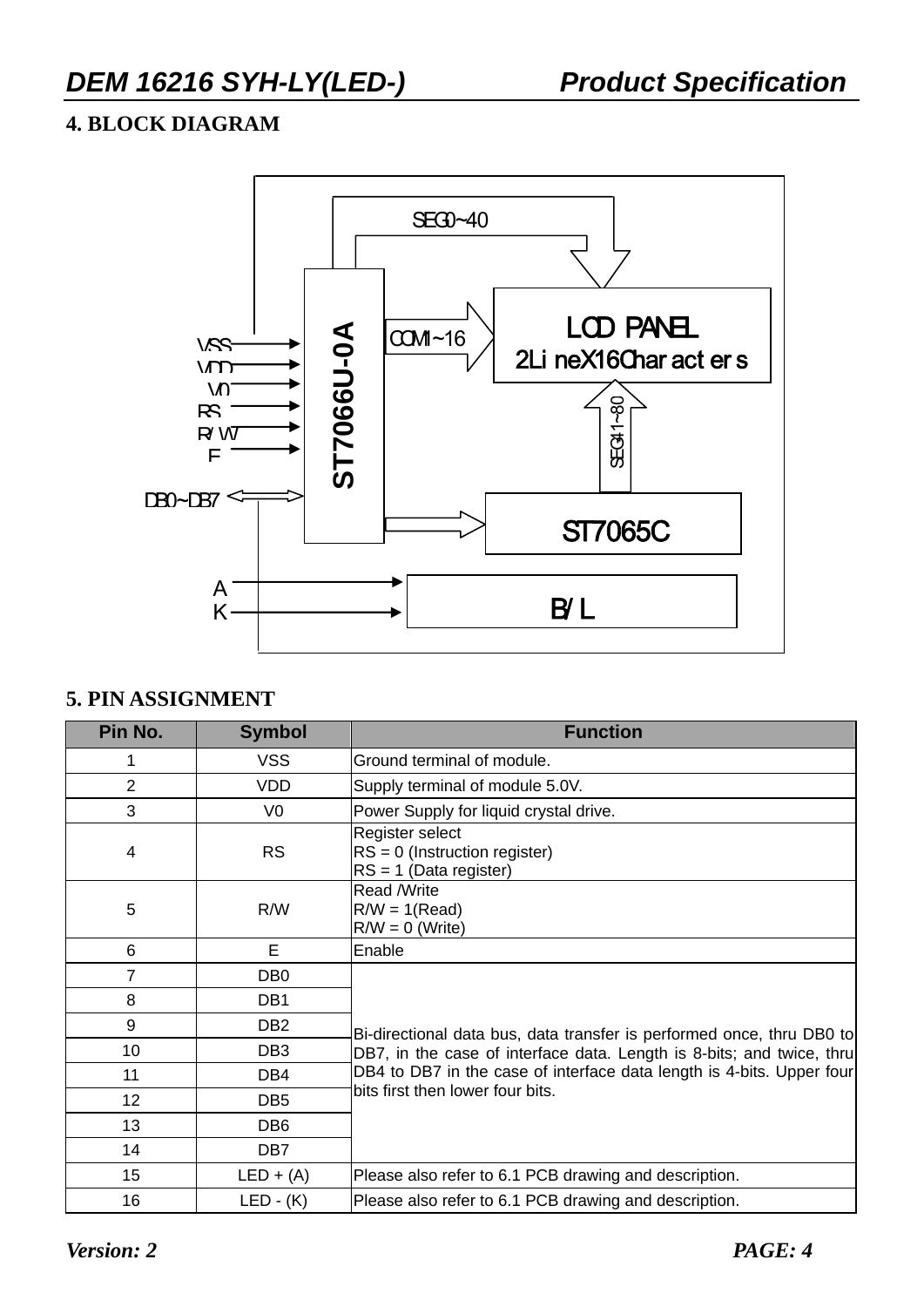### **6. PCB DRAWING AND DESCRIPTION**

**6.1 PCB DRAWING**



#### **6.2 DESCRIPTION:**

#### **6-2-1.The polarity of the pin 15and the pin 16:**

|                  | J2, J4      | <b>LED</b> Polarity |         |  |  |  |
|------------------|-------------|---------------------|---------|--|--|--|
| J3 <sub>15</sub> |             | $15 \mathrm{Pin}$   | 16 Pin  |  |  |  |
| Each open        | Each closed | Anode               | Cathode |  |  |  |
| Each closed      | Each open   | Cathode             | Anode   |  |  |  |

Note: In application module, J2=J4=Closed, J3=J5=OPEN.

#### **6-2-2. The J1 is metal-bezel GND to module GND and J6 is mounting holes GND to module GND.**

Note: In application module,  $J1=J6=0$  ohm.

#### **6-2-3.The LED resistor should be bridged when the J7 is closed.**

Note: In application module, J7=open

#### **6-2-4.The R7,R8 and R9 are the LED resistor.**

Note: R7=10 Ohm, R8=R9=open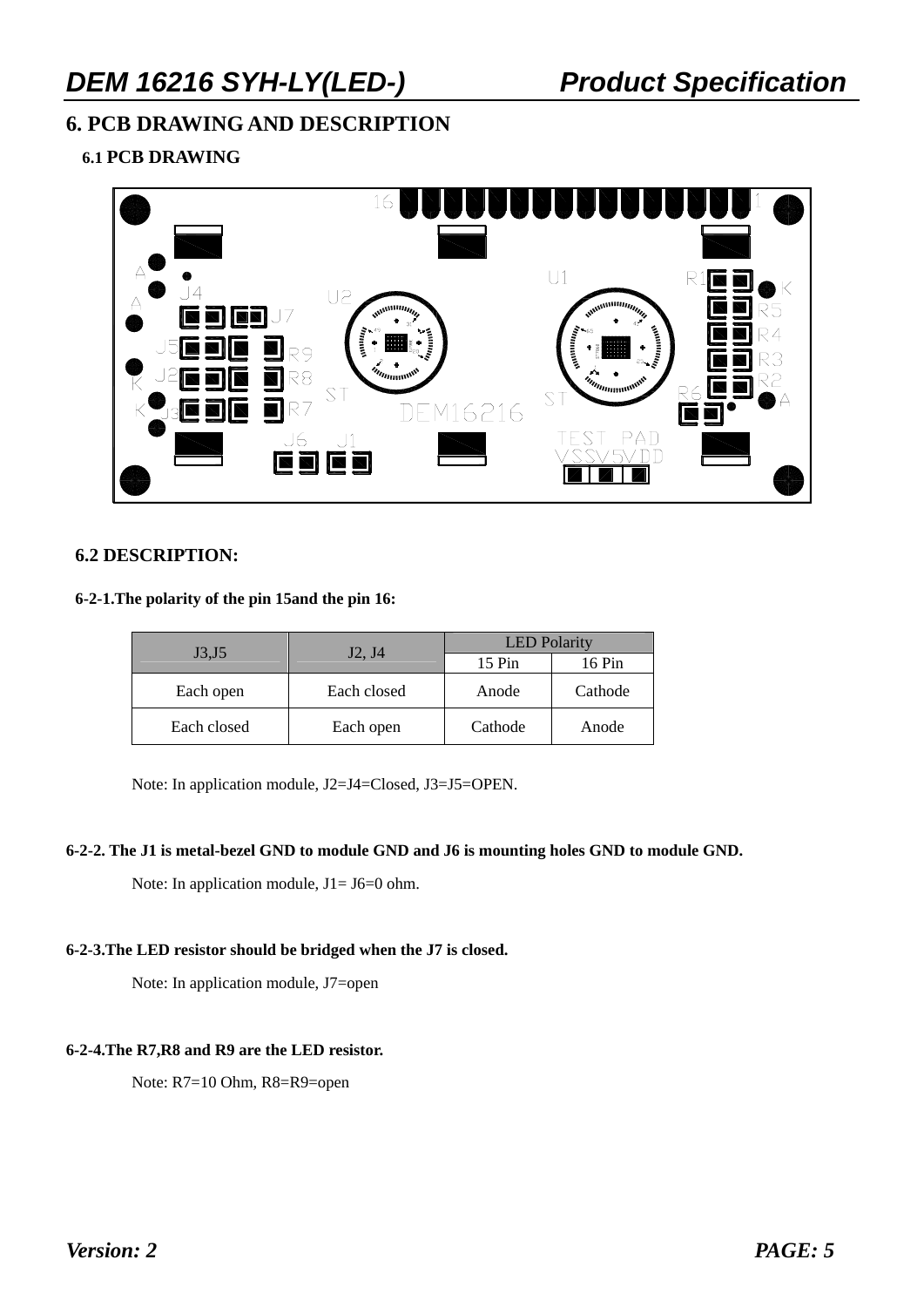### **6.3 EXAMPLE APPLICATION**

**6-3-1. The LED resistor should be bridged as following.** 



**6-3-2. The 15pin is the anode and the 16 pin is the cathode as following.** 



**6-3-3.The 15 pin is the cathode and the 16 pin is the anode as following.** 



**6-3-4. The metal-bezel is on ground as following.** 



**6-3-5. The mounting hole is on ground as following.** 

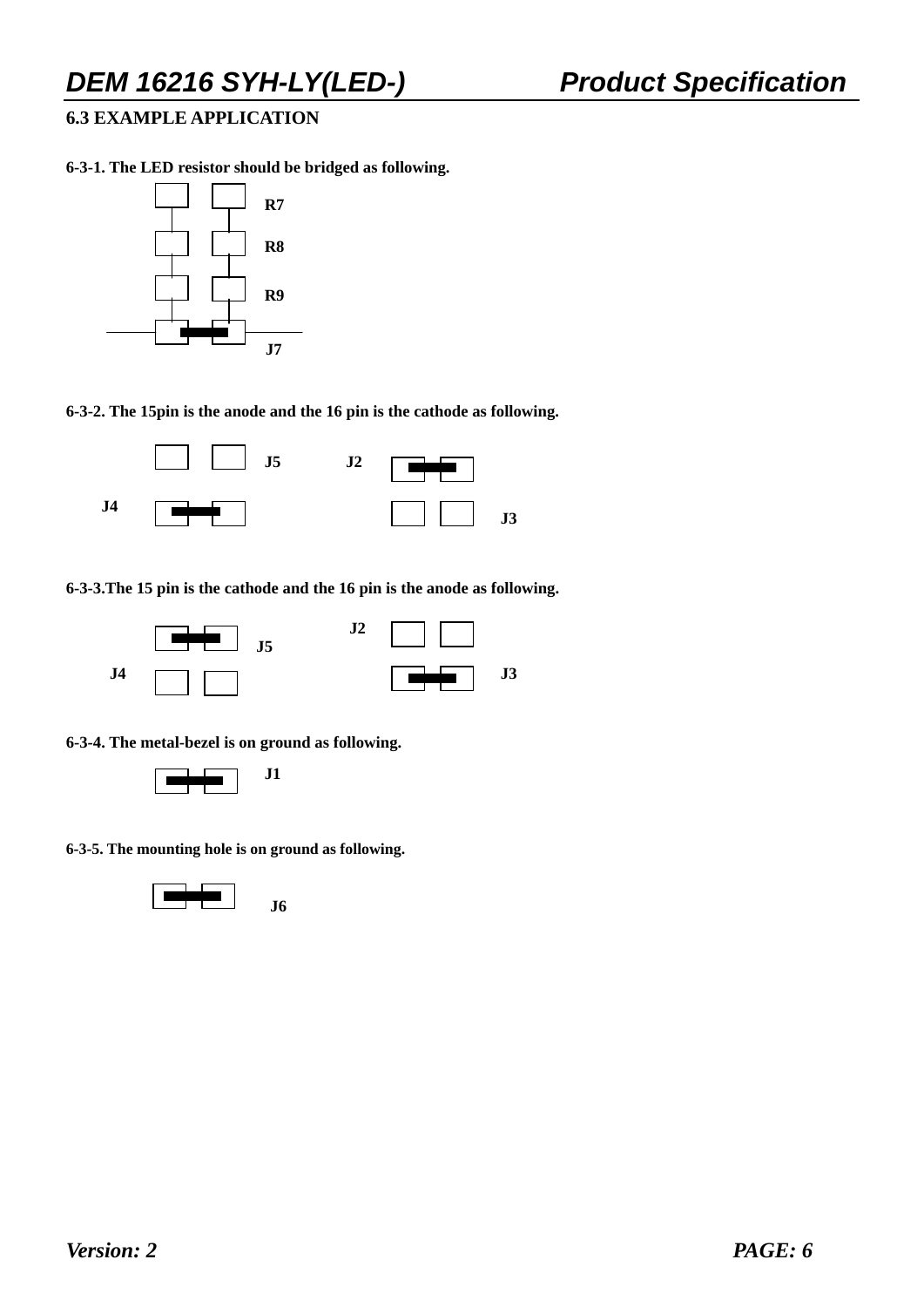### **7. BACKLIGHT ELECTRONICS/OPTICAL SPECIFICATIONS**

Electronics/Optical Specifications:

|                     | SYMBOL         | MIN. | TYP. | MAX. | UNIT     | <b>CONDITIONS</b>                           |
|---------------------|----------------|------|------|------|----------|---------------------------------------------|
| Forward Voltage     | V f            | 3.6  | 4.2  | 4.6  |          | $If = 150mA$                                |
| Forward Current     |                |      | 150  |      | mA       |                                             |
| Power Dissipation   | P <sub>d</sub> |      | 0.63 |      | W        | $If = 150mA$                                |
| Reverse Voltage     | VR             |      |      | 10.0 |          |                                             |
| Reverse Current     | R              |      |      | 1.1  | mA       |                                             |
| Luminous Intensity  |                | 250  | 350  | 500  | $cd/m^2$ | $If = 150mA$                                |
| Luminous Uniformity |                | 70   |      |      | $\%$     | $If = 150mA$                                |
| Emission Wavelength | $\lambda P$    | 569  | 572  | 575  | nm       | $If = 10mA$ $Ta = 25^{\circ}C$<br>Each chip |



### **8. MAXIMUM ABSOLUTE POWER RATINGS (Ta=25°C)**

| <b>Item</b>             | <b>Symbol</b>               | <b>Standard value</b>         | Unit        |
|-------------------------|-----------------------------|-------------------------------|-------------|
| Power supply voltage(1) | V <sub>DD</sub>             | $-0.3 - +7.0$                 |             |
| Power supply voltage(2) | V <sub>LCD</sub>            | $V_{DD}$ -10.0~ $V_{DD}$ +0.3 |             |
| Input voltage           | V <sub>IN</sub>             | $-0.3 - V_{DD} + 0.3$         |             |
| Operating temperature   | $\mathsf{T}_{\mathsf{opt}}$ | $-20 - +70$                   | $^{\circ}C$ |
| Storage temperature     | $\mathsf{T}_{\textsf{stg}}$ | $-25 - +75$                   | $^{\circ}C$ |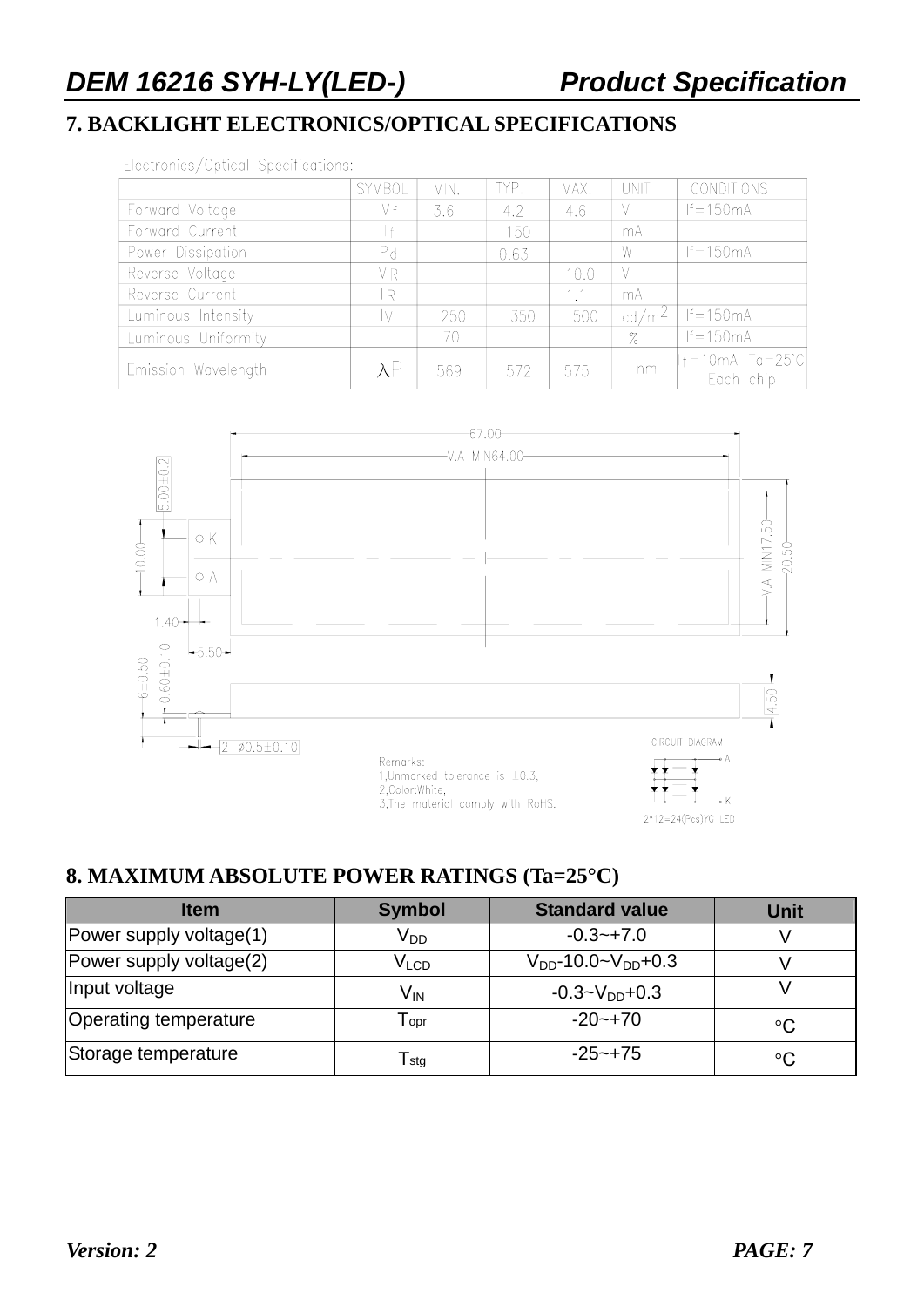### **9. DISPLAY DATA RAM (DDRAM)**

| Display<br>Position | 1  | 2  | з  | 4  | 5  | 6  | 7  | 8  | 9  | 10 | 11 | 12 | 13 | 14 | 15 | 16 |
|---------------------|----|----|----|----|----|----|----|----|----|----|----|----|----|----|----|----|
| <b>DDRAM</b>        | 00 | 01 | 02 | 03 | 04 | 05 | 06 | 07 | 08 | 09 | 0A | OΒ | 0C | 0D | 0E | 0F |
| Address             | 40 | 41 | 42 | 43 | 44 | 45 | 46 | 47 | 48 | 49 | 4Α | 4B | 4C | 4D | 4Ε | 4F |
|                     |    |    |    |    |    |    |    |    |    |    |    |    |    |    |    |    |
| For<br>Shift        | 01 | 02 | 03 | 04 | 05 | 06 | 07 | 08 | 09 | 0A | oВ | 0C | ΟD | 0E | 0F | 10 |
| Left                | 41 | 42 | 43 | 44 | 45 | 46 | 47 | 48 | 49 | 4A | 4B | 4C | 4D | 4E | 4F | 50 |
|                     |    |    |    |    |    |    |    |    |    |    |    |    |    |    |    |    |
| For<br>Shift        | 27 | 00 | 01 | 02 | 03 | 04 | 05 | 06 | 07 | 08 | 09 | 0A | oВ | 0C | 0D | 0Ε |
| Right               | 67 | 40 | 41 | 42 | 43 | 44 | 45 | 46 | 47 | 48 | 49 | 4A | 4B | 4C | 4D | 4E |

### **10. ELECTRICAL CHARACTERISTICS**

### **10-1 DC Characteristics (VDD=5V,Ta=25°C)**

| Item                       |                           |            | <b>Standard Value</b> |            | <b>Test</b>                                                          | Unit |
|----------------------------|---------------------------|------------|-----------------------|------------|----------------------------------------------------------------------|------|
|                            | Symbol                    | <b>MIN</b> | <b>TYP</b>            | <b>MAX</b> | Condition                                                            |      |
| <b>Operating Voltage</b>   | $\rm V_{DD}$              | 4.7        | 5.0                   | 5.3        |                                                                      |      |
|                            | $\mathbf{I}_{\text{DD1}}$ |            | TBD                   | 1.0        | Ceramic oscillation<br>$f$ osc=250 $k$ Hz                            |      |
| <b>Supply Current</b>      | 1 <sub>DD2</sub>          | $---$      | <b>TBD</b>            | 0.6        | oscillation<br>Resistor<br>external clock operation<br>$fose=270kHz$ | mA   |
| <b>LCD Driving Voltage</b> | <b>VLCD</b>               | 4.2        | 4.5                   | 4.8        | $V_{DD}$ - $V_0$                                                     |      |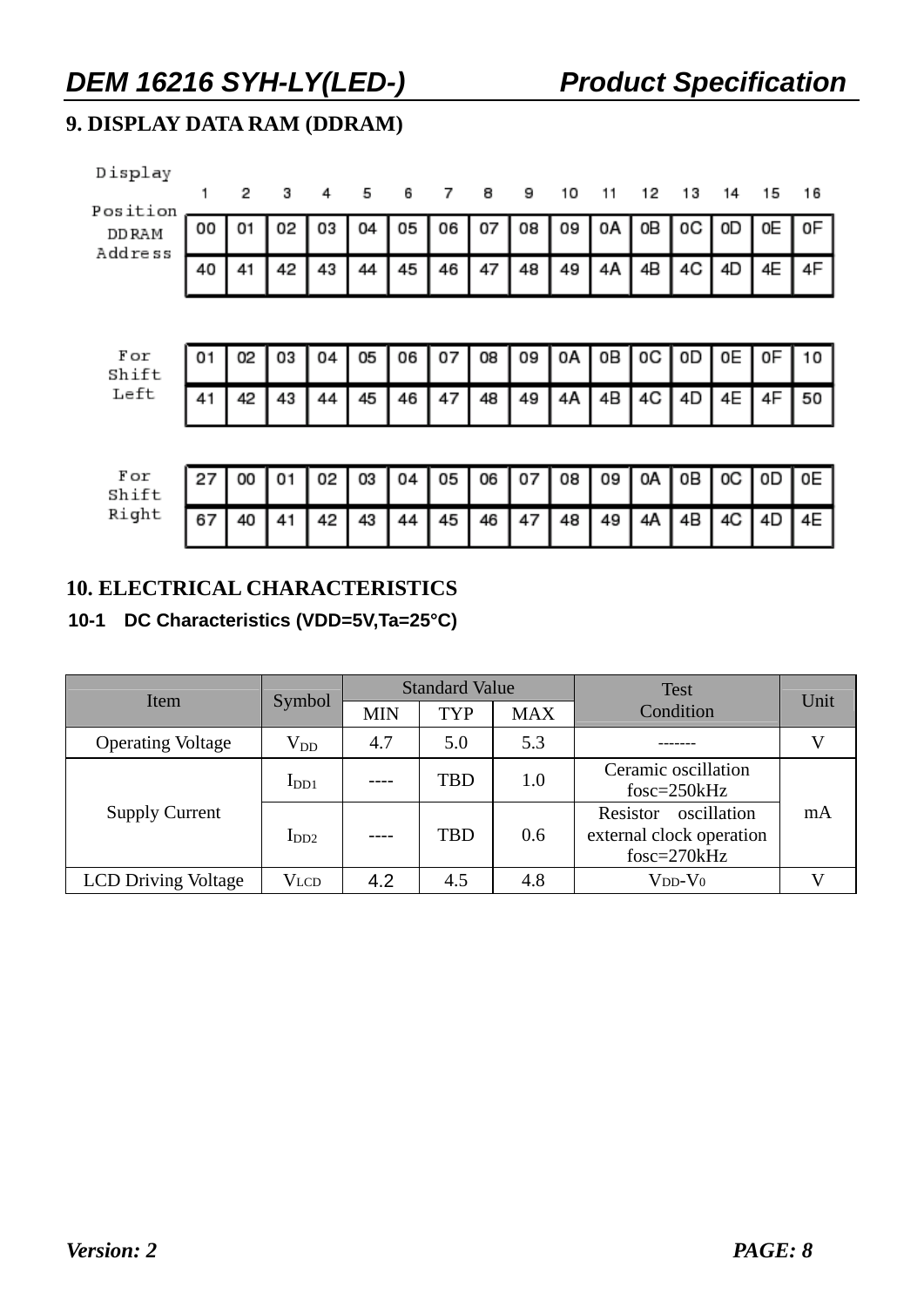**10-2 AC Characteristics** 

 $(TA = 25^{\circ}C, \text{VCC} = 5V)$ 

| Symbol                      | Characteristics                      | <b>Test Condition</b>                         | Min. | Typ.                     | Max.                     | Unit |  |  |  |  |
|-----------------------------|--------------------------------------|-----------------------------------------------|------|--------------------------|--------------------------|------|--|--|--|--|
|                             |                                      | Internal Clock Operation                      |      |                          |                          |      |  |  |  |  |
| $f_{\rm OSC}$               | OSC Frequency                        | $R = 91K\Omega$                               | 190  | 270                      | 350                      | KHz  |  |  |  |  |
|                             | External Clock Operation             |                                               |      |                          |                          |      |  |  |  |  |
| f <sub>EX</sub>             | External Frequency                   |                                               | 125  | 270                      | 410                      | KHz  |  |  |  |  |
|                             | Duty Cycle                           |                                               | 45   | 50                       | 55                       | %    |  |  |  |  |
| $T_R$ , $T_F$               | Rise/Fall Time                       |                                               |      |                          | 0.2                      | μs   |  |  |  |  |
|                             |                                      | Write Mode (Writing data from MPU to ST7066U) |      |                          |                          |      |  |  |  |  |
| Tc                          | Enable Cycle Time                    | Pin E                                         | 1200 | $\overline{a}$           | -                        | ns   |  |  |  |  |
| T <sub>PW</sub>             | Enable Pulse Width                   | Pin E                                         | 140  | $\overline{a}$           |                          | ns   |  |  |  |  |
| $T_R$ , $T_F$               | Enable Rise/Fall Time                | Pin E                                         |      |                          | 25                       | ns   |  |  |  |  |
| TAS                         | Address Setup Time                   | Pins: RS, RW, E                               | 0    |                          |                          | ns   |  |  |  |  |
| TAH                         | Address Hold Time                    | Pins: RS,RW,E                                 | 10   | -                        | $\overline{\phantom{0}}$ | ns   |  |  |  |  |
| T <sub>DSW</sub>            | Data Setup Time                      | Pins: DB0 - DB7                               | 40   | ۰                        | -                        | ns   |  |  |  |  |
| Tн                          | Data Hold Time                       | Pins: DB0 - DB7                               | 10   | -                        | -                        | ns   |  |  |  |  |
|                             |                                      | Read Mode (Reading Data from ST7066U to MPU)  |      |                          |                          |      |  |  |  |  |
| Тc                          | Enable Cycle Time                    | Pin E                                         | 1200 |                          |                          | ns   |  |  |  |  |
| T <sub>PW</sub>             | Enable Pulse Width                   | Pin E                                         | 140  |                          |                          | ns   |  |  |  |  |
| $T_R$ , $T_F$               | Enable Rise/Fall Time                | Pin E                                         | -    | ٠                        | 25                       | ns   |  |  |  |  |
| $T_{AS}$                    | Address Setup Time                   | Pins: RS, RW, E                               | 0    | -                        | $\overline{\phantom{a}}$ | ns   |  |  |  |  |
| TAH                         | Address Hold Time                    | Pins: RS, RW, E                               | 10   | -                        | -                        | ns   |  |  |  |  |
| T <sub>DDR</sub>            | Data Setup Time                      | Pins: DB0 - DB7                               |      |                          | 100                      | ns   |  |  |  |  |
| Τн                          | Data Hold Time                       | Pins: DB0 - DB7                               | 10   |                          |                          | ns   |  |  |  |  |
|                             |                                      | Interface Mode with LCD Driver(ST7065)        |      |                          |                          |      |  |  |  |  |
| $T_{\mathsf{CWH}}$          | Clock Pulse with High Pins: CL1, CL2 |                                               | 800  | $\overline{\phantom{a}}$ | -                        | ns   |  |  |  |  |
| $\mathsf{T}_{\mathsf{CWL}}$ | Clock Pulse with Low                 | Pins: CL1, CL2                                | 800  | -                        | -                        | ns   |  |  |  |  |
| $T_{\texttt{CST}}$          | Clock Setup Time                     | Pins: CL1, CL2                                | 500  | -                        | -                        | ns   |  |  |  |  |
| T <sub>su</sub>             | Data Setup Time                      | Pin: D                                        | 300  | -                        | -                        | ns   |  |  |  |  |
| Т <sub>рн</sub>             | Data Hold Time                       | Pin: D                                        | 300  | ٠                        | -                        | ns   |  |  |  |  |
| Т <sub>DM</sub>             | M Delay Time                         | Pin: M                                        | 0    | -                        | 2000                     | ns   |  |  |  |  |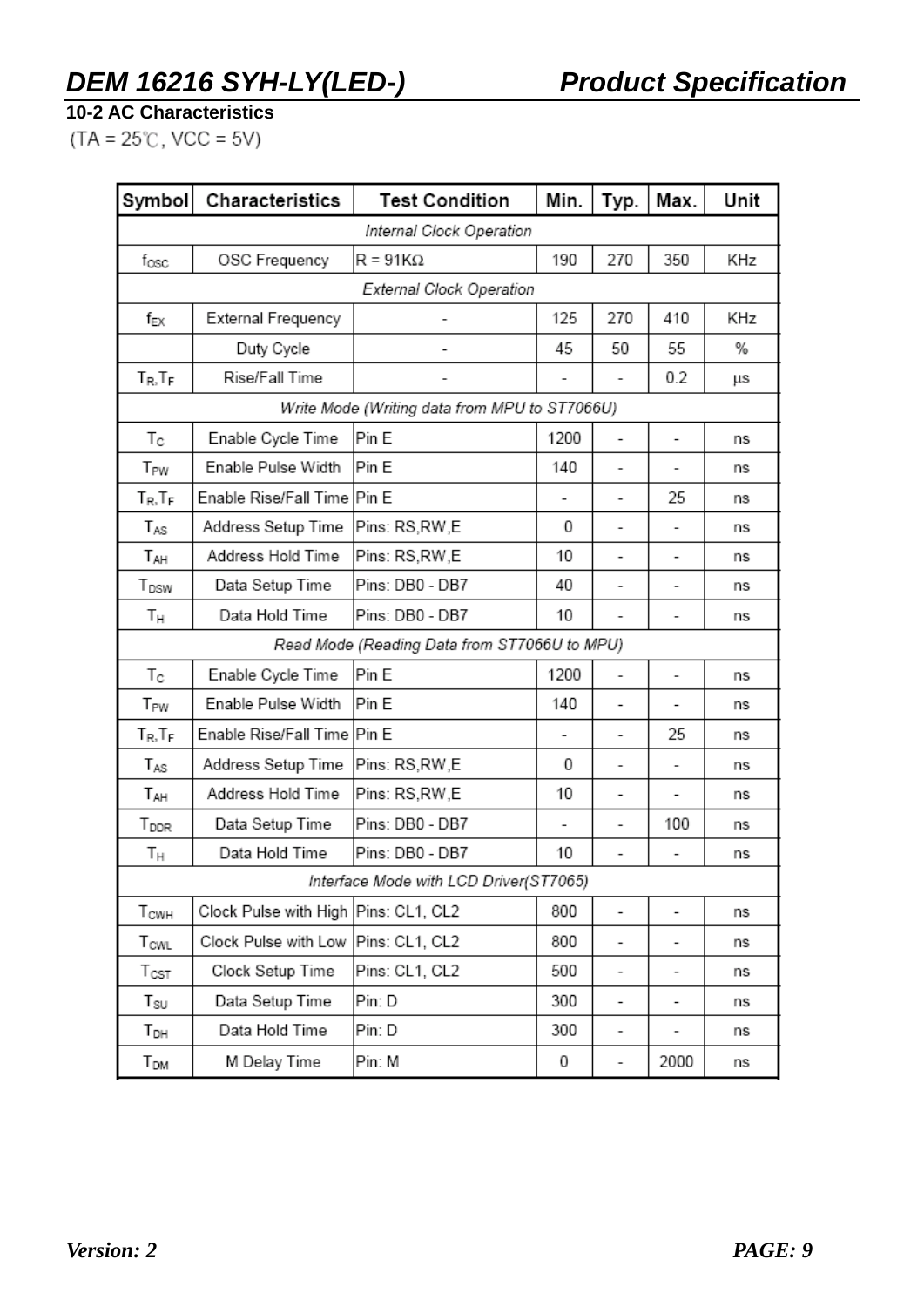#### Writing data from MPU to ST7066U ٠



Reading data from ST7066U to MPU

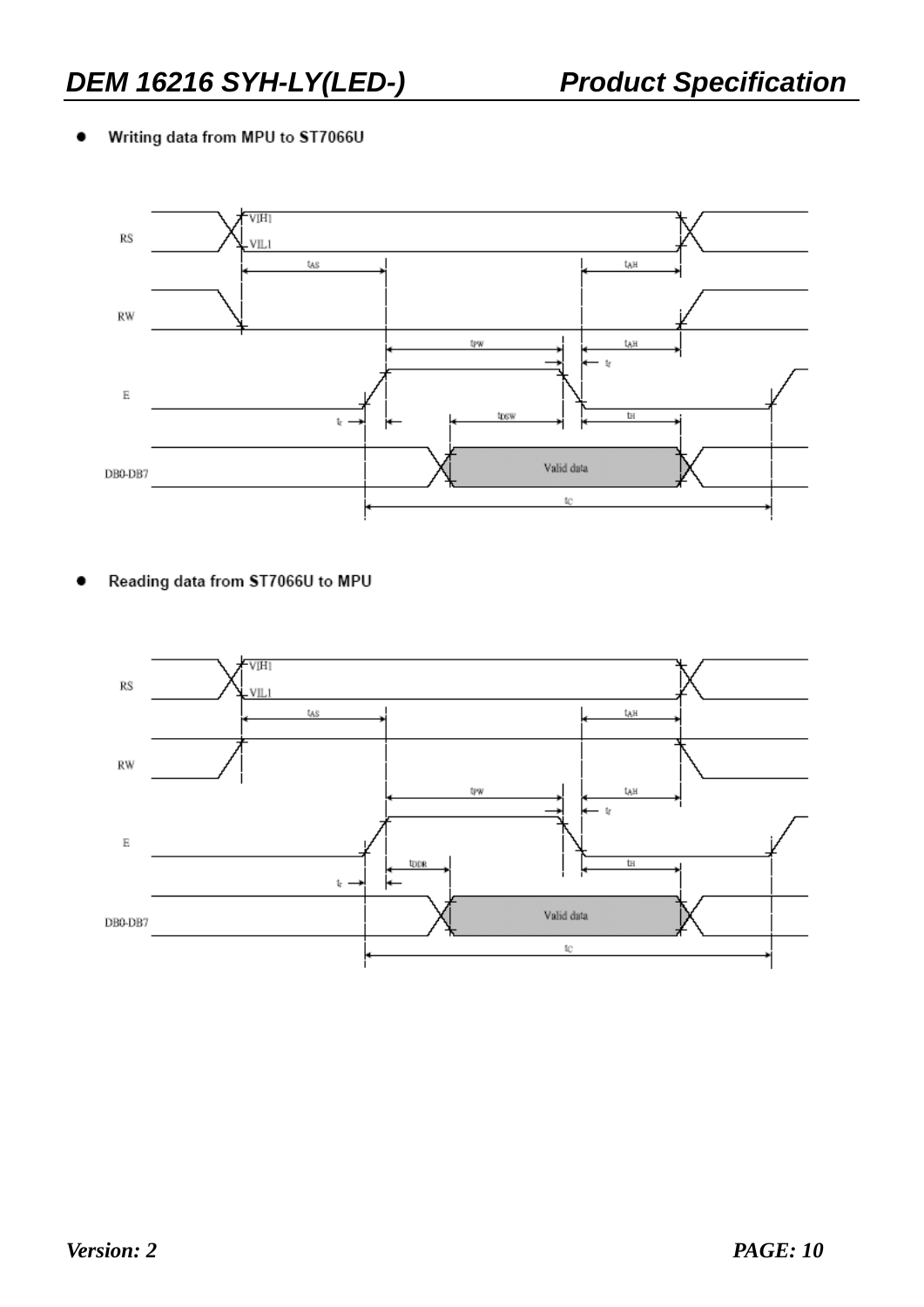### **11. INSTRUCTION TABLE**

|                                   |             |   |           |                 | <b>Instruction Code</b> |         |     |                 | Description |         |                                                                                                                                              |                  |
|-----------------------------------|-------------|---|-----------|-----------------|-------------------------|---------|-----|-----------------|-------------|---------|----------------------------------------------------------------------------------------------------------------------------------------------|------------------|
| <b>Instruction</b>                | <b>RS</b>   |   | $R/W$ DB7 | DB <sub>6</sub> |                         | DB5 DB4 |     | DB3 DB2         |             | DB1 DB0 | Description                                                                                                                                  | Time<br>(270KHz) |
| Clear<br>Display                  | 0           | 0 | 0         | 0               | 0                       | 0       | 0   | 0               | 0           | 1       | Write "20H" to DDRAM. and<br>set DDRAM address to<br>"00H" from AC                                                                           | $1.52$ ms        |
| Return<br>Home                    | 0           | 0 | $\Omega$  | 0               | 0                       | 0       | 0   | 0               | 1           | x       | Set DDRAM address to<br>"00H" from AC and return<br>cursor to its original position<br>if shifted. The contents of<br>DDRAM are not changed. | $1.52$ ms        |
| Entry Mode<br>Set                 | $\mathbf 0$ | 0 | 0         | 0               | 0                       | 0       | 0   | 1               | <b>I/D</b>  | S       | Sets cursor move direction<br>and specifies display shift.<br>These operations are<br>performed during data write<br>and read.               | 37 us            |
| Display<br>ON/OFF                 | 0           | 0 | 0         | 0               | 0                       | 0       | 1   | D               | C           | В       | D=1:entire display on<br>C=1:cursor on<br>B=1:cursor position on                                                                             | 37 us            |
| Cursor or<br>Display<br>Shift     | 0           | 0 | 0         | 0               | 0                       | 1       | S/C | R/L             | х           | X       | Set cursor moving and<br>display shift control bit, and<br>the direction, without<br>changing DDRAM data.                                    | 37 us            |
| Function<br>Set                   | 0           | 0 | 0         | 0               | 1                       | DL      | Ν   | F               | х           | x       | DL:interface data is 8/4 bits<br>N:number of line is 2/1<br>F:font size is 5x11/5x8                                                          | 37 us            |
| Set CGRAM<br>address              | 0           | 0 | 0         | 1               | AC5                     | AC4     | AC3 | AC <sub>2</sub> | AC1         | AC0     | Set CGRAM address in<br>address counter                                                                                                      | 37 us            |
| Set DDRAM<br>address              | 0           | 0 | 1         | AC6             | AC5                     | AC4     | AC3 | AC <sub>2</sub> | AC1         | AC0     | Set DDRAM address in<br>address counter                                                                                                      | 37 us            |
| Read Busy<br>∣flag and<br>address | 0           | 1 | <b>BF</b> | AC6             | AC5                     | AC4     | AC3 | AC <sub>2</sub> | AC1         | AC0     | Whether during internal<br>operation or not can be<br>known by reading BF. The<br>contents of address counter<br>can also be read.           | 0 us             |
| lWrite data<br>lto RAM            | 1           | 0 | D7        | D6              | D5                      | D4      | D3  | D2              | D1          | D0      | Write data into internal<br>RAM<br>(DDRAM/CGRAM)                                                                                             | 37 us            |
| Read data<br>from RAM             | 1           | 1 | D7        | D6              | D5                      | D4      | D3  | D2              | D1          | D0      | Read data from internal<br>RAM<br>(DDRAM/CGRAM)                                                                                              | 37 us            |

Note:

Be sure the ST7066U is not in the busy state (BF = 0) before sending an instruction from the MPU to the ST7066U. If an instruction is sent without checking the busy flag, the time between the first instruction and next instruction will take much longer than the instruction time itself. Refer to Instruction Table for the list instruction execution time.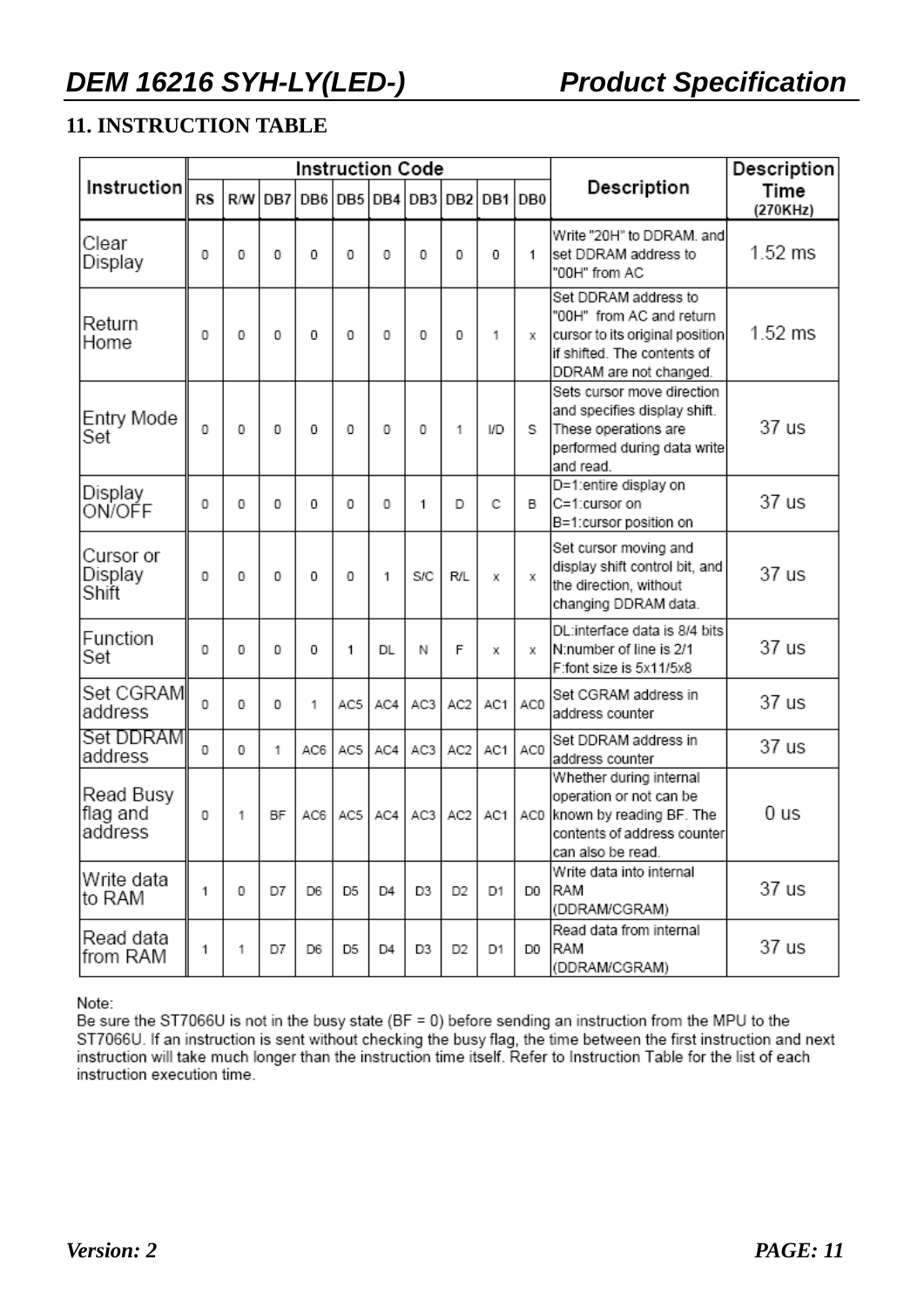### **12. INITIALIZING BY INSTRUCTION**

#### **12-1. 8-bit interface mode (fosc=270 kHz)**

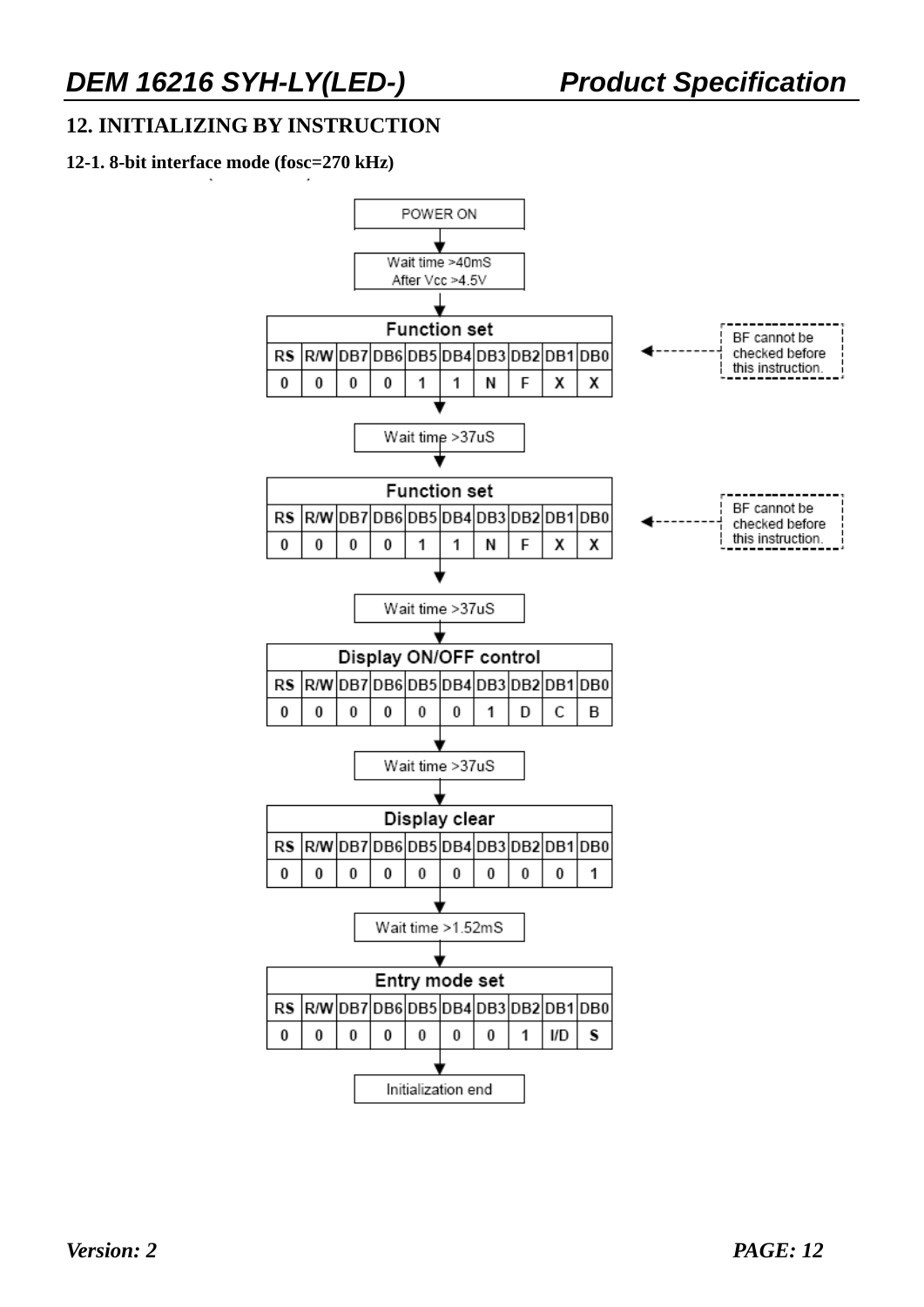#### **12-2. 4-bit interface mode**

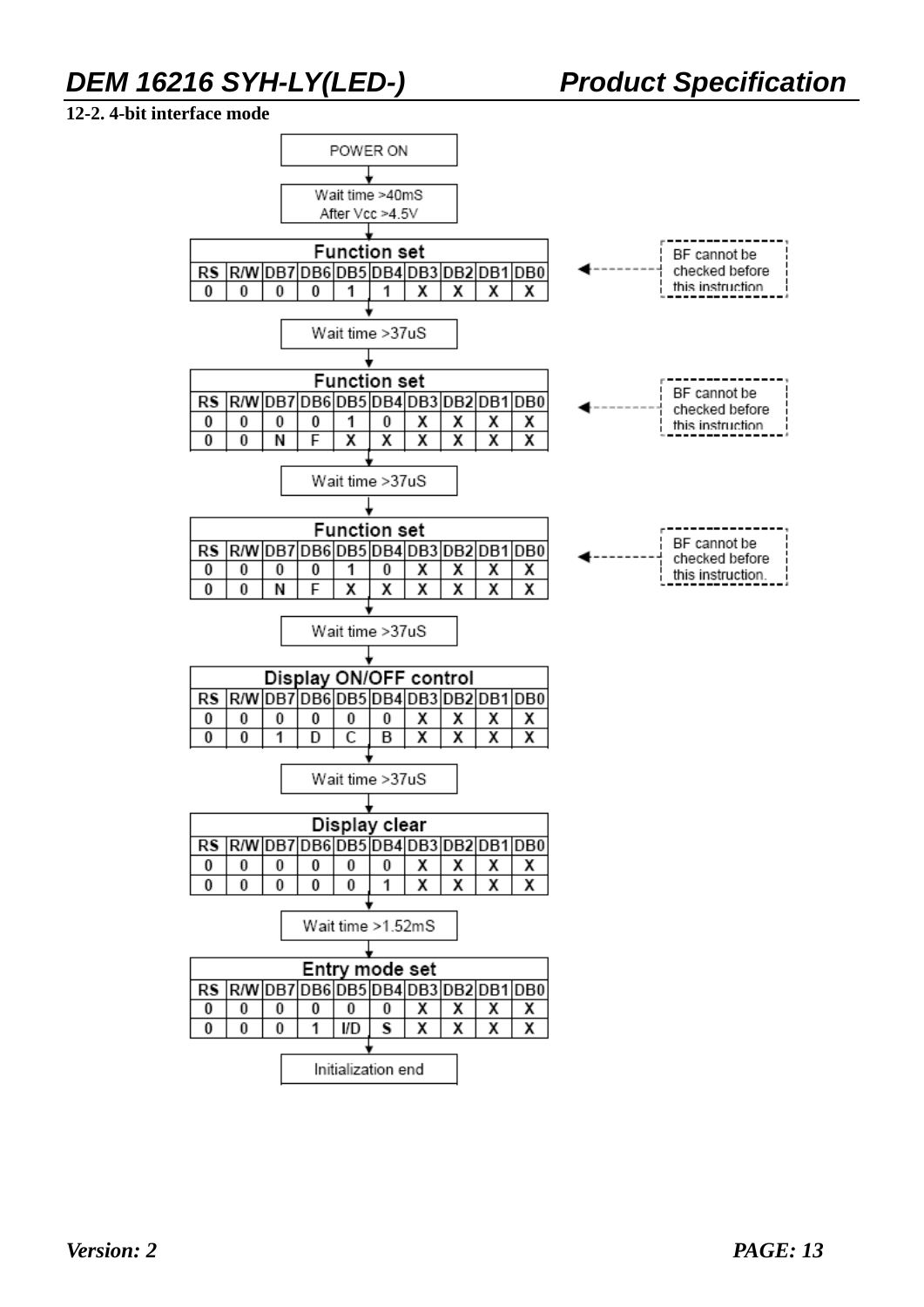### **13. CHARACTER GENERATOR ROM (ST7066-0A)**

### NO.7066-0A

| $b7 - b4$<br>$b3-b0$ | 0000             | 0001 | 0010  | 0011    | 0100                  | 0101   | 0110    | 0111    | 1000 | 1001 | 1010              | 1011               | 1100               | 1101                    | 1110             | 1111             |
|----------------------|------------------|------|-------|---------|-----------------------|--------|---------|---------|------|------|-------------------|--------------------|--------------------|-------------------------|------------------|------------------|
| 0000                 | СG<br>RAM<br>(1) |      |       | H       | U                     | 臘      |         | W.      |      |      |                   |                    | H                  | mente di<br>XXX<br>W.   | ü.               | D                |
| 0001                 | (2)              |      |       | I       | 關                     | U      | H.      | œ.      |      |      | B                 | ł                  | H.                 | 脚脚                      | ä                | m<br><b>Wide</b> |
| 0010                 | (3)              |      | н     | <br>灩   | B                     | R      | D       | pm      |      |      | m                 | Æ                  | 期                  | H                       | B)               | ш<br>w           |
| 0011                 | (4)              |      | ŧ     | П<br>∰. | ш                     | <br>L. | U.      | ü.<br>. |      |      | H                 | alian y<br>g       | <br>m              | Ħ                       | ă,               | pу.              |
| 0100                 | (5)              |      | ¢     | 躣       | ₿                     | ш      | d       | t       |      |      | ×.                | ı                  | H                  | Ħ                       | ш                | Ö.               |
| 0101                 | (6)              |      | E     | 颐<br>щh | 凲<br>ш.               | ₫      | m.<br>m | ш       |      |      | н                 | 1966)<br>ä,        | ۱                  | m<br>뺴                  | D                | 贃                |
| 0110                 | Ø                |      | S,    | Ġ       | <br>bus.              |        | ŧ       | 剛       |      |      | --<br>49.90<br>U. | Þ<br>ij            | w.<br>.            | .<br>---<br>an a        | H                | E                |
| 0111                 | (8)              |      | ē     | j       | <b>SHI</b><br>ш       | Ħ      | W<br>ш  | W       |      |      | œ<br>P.           | đ,<br>÷            | Ħ                  | <b>BBB</b><br>ones<br>ð | ang p<br>ш<br>w. | Ŧ.               |
| 1000                 | (1)              |      | ŧ     | U       | ш                     | BF.    | m       | 翢       |      |      | ¢                 | ŋ                  | H.                 | 闀<br>¢                  | ₽                | <br>W            |
| 1001                 | (2)              |      | ₽     | щ<br>۰  | I                     |        | Ĩ,      | щ<br>w. |      |      | ada.<br>×к        | Đņ.<br>J.          | J.                 | Ш                       | m.               | щ<br>w.          |
| 1010                 | (3)              |      | H.    | 闎<br>ш  | $\hat{\mathbf{\phi}}$ | H      | Ë       | m<br>W. |      |      | <br>W.            | <br>.              |                    | ₿                       | J                | H                |
| 1011                 | (4)              |      | ۰     | 韻<br>÷  |                       |        |         |         |      |      | 蠅                 | 辯                  | <br>.              | mag<br>                 | ш                | Ŧ.               |
| 1100                 | (5)              |      | ×     | 4       | Ш                     | P.     | I       |         |      |      | Ŧ.                | œ<br>H<br>ж<br>. . | <br>œ              | .<br>×                  | ij,              | 翢                |
| 1101                 | (6)              |      | 10000 | <br>--  | Ŷ.                    | J      | ш       | Ñ       |      |      | ä.                | <b>Hours</b><br>繝  | ×<br>٩             | ш<br>Ŧ<br>œ             | H                | ×<br>--<br>×     |
| 1110                 | Ø                |      | 服     | ٩<br>¢  | M                     | ×      | m       | ۳       |      |      | m<br>--           | n                  | ,,,,,<br>I.<br>ł   | ۰<br>Ÿ.                 | <br>ņп,          |                  |
| 1111                 | (8)              |      |       | í       | m.                    |        | 角,<br>٩ | M       |      |      | 鄦                 | V                  | <b>HOOKS</b><br>H. | E.                      | Ü.               | W                |